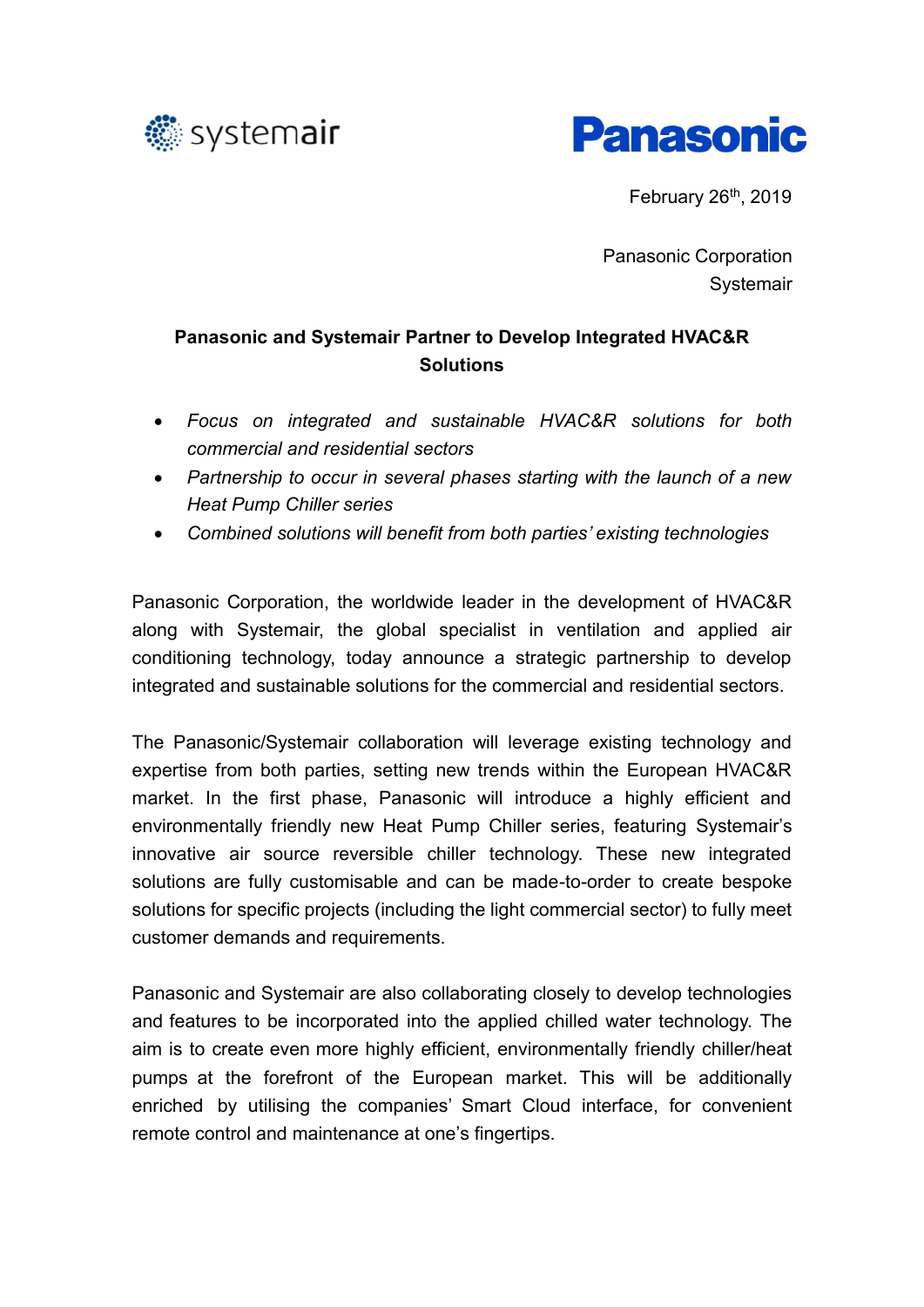Furthermore, both parties will seamlessly integrate Systemair's cutting-edge specialist Indoor Air Quality (IAQ)-led ventilation with Panasonic's advanced residential and commercial heat pumps, control technology and connectivity. By adopting a comprehensive and collaborative approach, the two companies will create a new and strong value proposition to satisfy customers growing HVAC&R requirements in both residential and commercial sectors.

"We see this as a great synergistic opportunity to develop, deliver and meet the higher level of environmental demands of our customers, in addition to providing long-term business prospects across an evolving European market. Systemair's outstanding product range and wealth of experience within the HVAC&R and ventilation industry, aligns well with our commitment to offering customers exceptional value, features and product quality." said Toshiyuki Takagi, Executive Officer of Panasonic Corporation and President of Panasonic Air-Conditioner.

"We are very excited for this partnership and the new opportunity that this will create for new innovative and seamless solutions. Together, we aim to enhance building operations, optimise energy efficiency, lower their carbon footprint and reduce energy costs. Through this partnership, we will be able to provide enhanced solutions that will play a leading role in the development of buildings of the future," said Roland Kasper, CEO of Systemair.

To learn more, visit [http://aircon.panasonic.com](http://aircon.panasonic.com/) or http://systemair.com.

### **About Panasonic**

Panasonic Corporation is a worldwide leader in the development of diverse electronics technologies and solutions for customers in the consumer electronics, housing, automotive, and B2B businesses. The company, which celebrated its 100th anniversary in 2018, has expanded globally and now operates 591 subsidiaries and 88 associated companies worldwide, recording consolidated net sales of Euro 61.4 billion for the year ended March 31, 2018. Committed to pursuing new value through innovation across divisional lines, the company uses its technologies to create a better life and a better world for its customers. To learn more about Panasonic: [http://www.panasonic.com/g](http://www.panasonic.com/global)lobal

### Contacts:

Panasonic Corporation Global Communications Department Tel: +81-(0)3-3574-5664 Fax: +81-(0)3-3574-5699